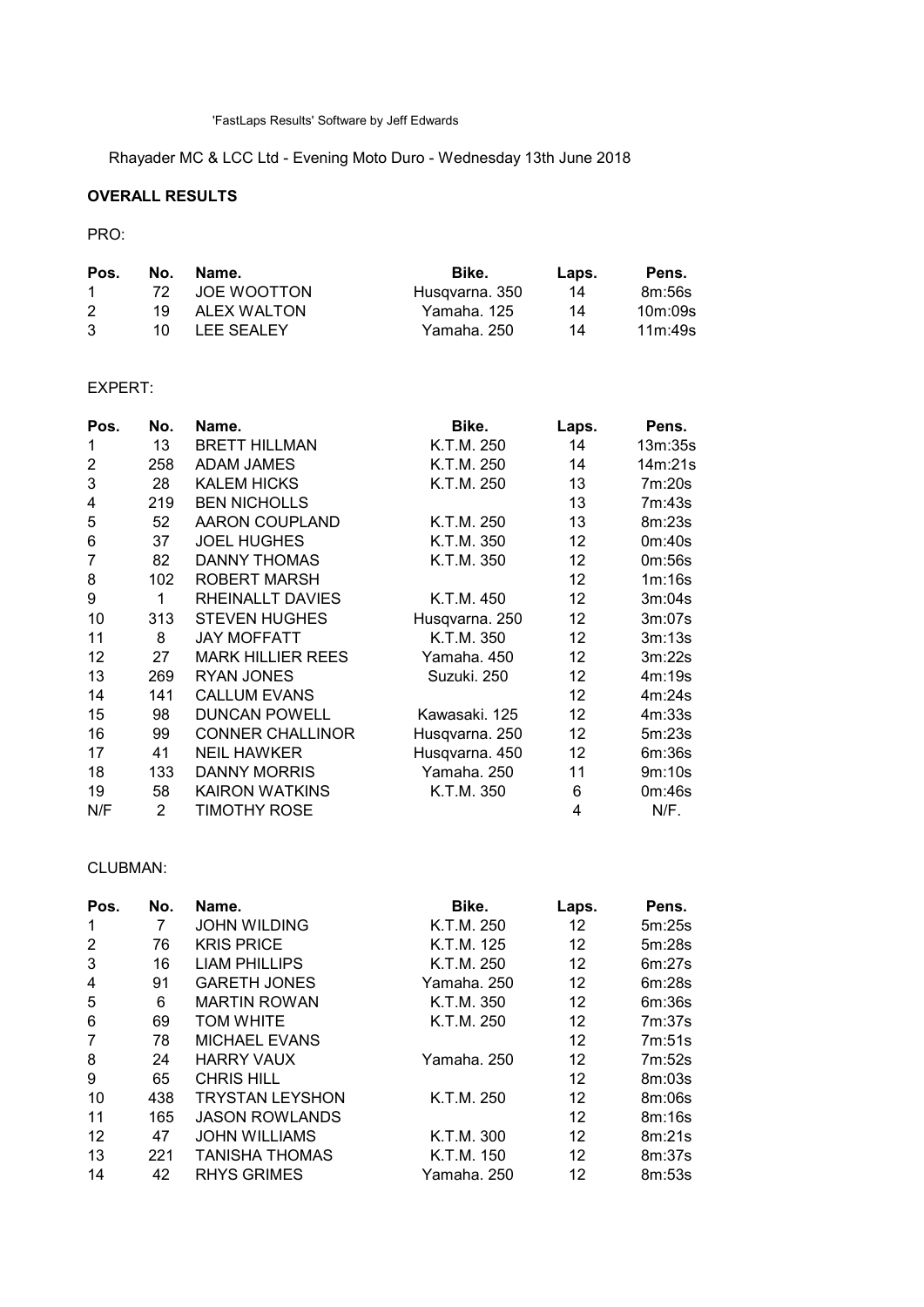| 15  | 63  | <b>RYAN PHILLIPS</b>   | Yamaha.        | 12              | 9m:22s  |
|-----|-----|------------------------|----------------|-----------------|---------|
| 16  | 226 | <b>JAMIE CARROLL</b>   |                | 12              | 9m:45s  |
| 17  | 227 | <b>SAM NEWELL</b>      | Honda. 450     | 12 <sup>°</sup> | 11m:04s |
| 18  | 170 | <b>COLIN JENKINS</b>   |                | 12 <sup>°</sup> | 11m:19s |
| 19  | 31  | <b>ANDREW LUTHER</b>   | K.T.M. 250     | 12 <sup>°</sup> | 11m:58s |
| 20  | 30  | <b>CARL GERRARD</b>    | K.T.M. 300     | 12              | 12m:19s |
| 21  | 293 | <b>SAM HUMBY</b>       |                | 12 <sup>2</sup> | 12m:52s |
| 22  | 325 | <b>JAKE BASHTON</b>    | Husqvarna. 350 | 12              | 13m:20s |
| 23  | 257 | <b>MATT BENNETT</b>    | Yamaha. 250    | 12 <sup>2</sup> | 15m:12s |
| 24  | 59  | <b>LEE RANSON</b>      | K.T.M. 500     | 12 <sup>2</sup> | 16m:24s |
| 25  | 9   | <b>STEVE ASKIN</b>     | K.T.M. 250     | 11              | 8m:14s  |
| 26  | 84  | <b>GAVIN BARNETT</b>   |                | 11              | 8m:18s  |
| 27  | 232 | <b>CALLUM NICHOLLS</b> | Yamaha. 125    | 11              | 8m:28s  |
| 28  | 158 | <b>MARCUS BARTER</b>   | K.T.M. 250     | 10              | 15m:23s |
| 29  | 14  | <b>CHRIS WRIGHT</b>    | K.T.M. 350     | 7               | 3m:31s  |
| 30  | 70  | <b>HARRY HOUGHTON</b>  | K.T.M. 125     | 6               | 1m:01s  |
| 31  | 33  | <b>MARTIN WILLIAMS</b> |                | 6               | 4m:40s  |
| 32  | 17  | <b>SEAN MOFFATT</b>    | K.T.M. 350     | 6               | 4m:46s  |
| 33  | 60  | <b>RYAN ROWLANDS</b>   | K.T.M. 250     | 6               | 4m:51s  |
| 34  | 291 | <b>MARK ROBERTS</b>    | K.T.M. 250     | 6               | 5m:14s  |
| 35  | 333 | <b>GEORGE CRUMP</b>    | Yamaha. 250    | 5               | 1m:09s  |
| 36  | 43  | <b>RICHARD PENFOLD</b> | K.T.M. 250     | 5               | 1m:38s  |
| 37  | 81  | <b>JOHN BARKER</b>     | K.T.M. 250     | 5               | 3m:46s  |
| N/F | 67  | <b>GEORGE WILLIAMS</b> | K.T.M. 350     | 5               | N/F.    |
| N/F | 94  | RYAN WOODS             | K.T.M. 250     | 0               | N/F.    |

## OVER 40's:

| Pos.           | No. | Name.                  | Bike.          | Laps.           | Pens.   |
|----------------|-----|------------------------|----------------|-----------------|---------|
| 1              | 39  | ANDREW EDWARDS         | Beta, 125      | 12              | 8m:15s  |
| $\overline{2}$ | 53  | <b>BO ANDERSON</b>     | Husqvarna. 250 | 12 <sup>2</sup> | 9m:13s  |
| 3              | 36  | <b>WILLIAM JONES</b>   | Beta, 300      | 12              | 10m:31s |
| 4              | 211 | <b>IAN PRITCHARD</b>   | K.T.M. 300     | 12              | 12m:06s |
| 5              | 407 | WYN EVANS              |                | 12              | 14m:19s |
| 6              | 185 | <b>CAERWYN RALPH</b>   |                | 12              | 14m:22s |
| 7              | 40  | <b>GRANT MAYHEW</b>    | Yamaha, 250    | 12              | 15m:03s |
| 8              | 49  | <b>LYNDON HAMMONDS</b> | K.T.M. 250     | 12              | 16m:39s |
| 9              | 470 | <b>RYAN MITCHELL</b>   | Beta, 300      | 11              | 8m:11s  |
| 10             | 199 | DAVID JONES            | Honda, 250     | 10              | 1m:04s  |
| 11             | 408 | <b>CERI NICHOLAS</b>   | Beta, 300      | 10              | 3m:50s  |
| 12             | 425 | <b>JEFF MORRIS</b>     | K.T.M. 450     | 10              | 4m:32s  |
| 13             | 111 | <b>DYFED EVANS</b>     | Gas Gas. 300   | 10              | 11m:06s |
| 14             | 38  | <b>IESTYN LEYSHON</b>  | K.T.M. 250     | 9               | 8m:58s  |
| 15             | 74  | <b>CHRIS PRICE</b>     | K.T.M. 250     | 6               | 7m:08s  |
| 16             | 3   | <b>ALAN HOPKINS</b>    | K.T.M. 250     | 5               | 6m:02s  |
| N/F            | 15  | <b>DARREN SHEEN</b>    | Husqvarna. 350 | 3               | N/F.    |

#### OVER 50's:

| Pos.          | No. | Name.                  | Bike.          | Laps. | Pens.   |
|---------------|-----|------------------------|----------------|-------|---------|
| $\mathbf{1}$  | 4   | <b>JASON REES</b>      | K.T.M. 300     | 12    | 12m:44s |
| $\mathcal{P}$ | 151 | <b>COLIN GRIFFITHS</b> | K.T.M. 350     | 12    | 13m:13s |
| 3             | 50. | SIMON PAVEY            | Husqvarna, 450 | 11    | 8m:56s  |
| 4             | 54  | <b>TREFOR DAVIES</b>   |                | 10    | 0m:27s  |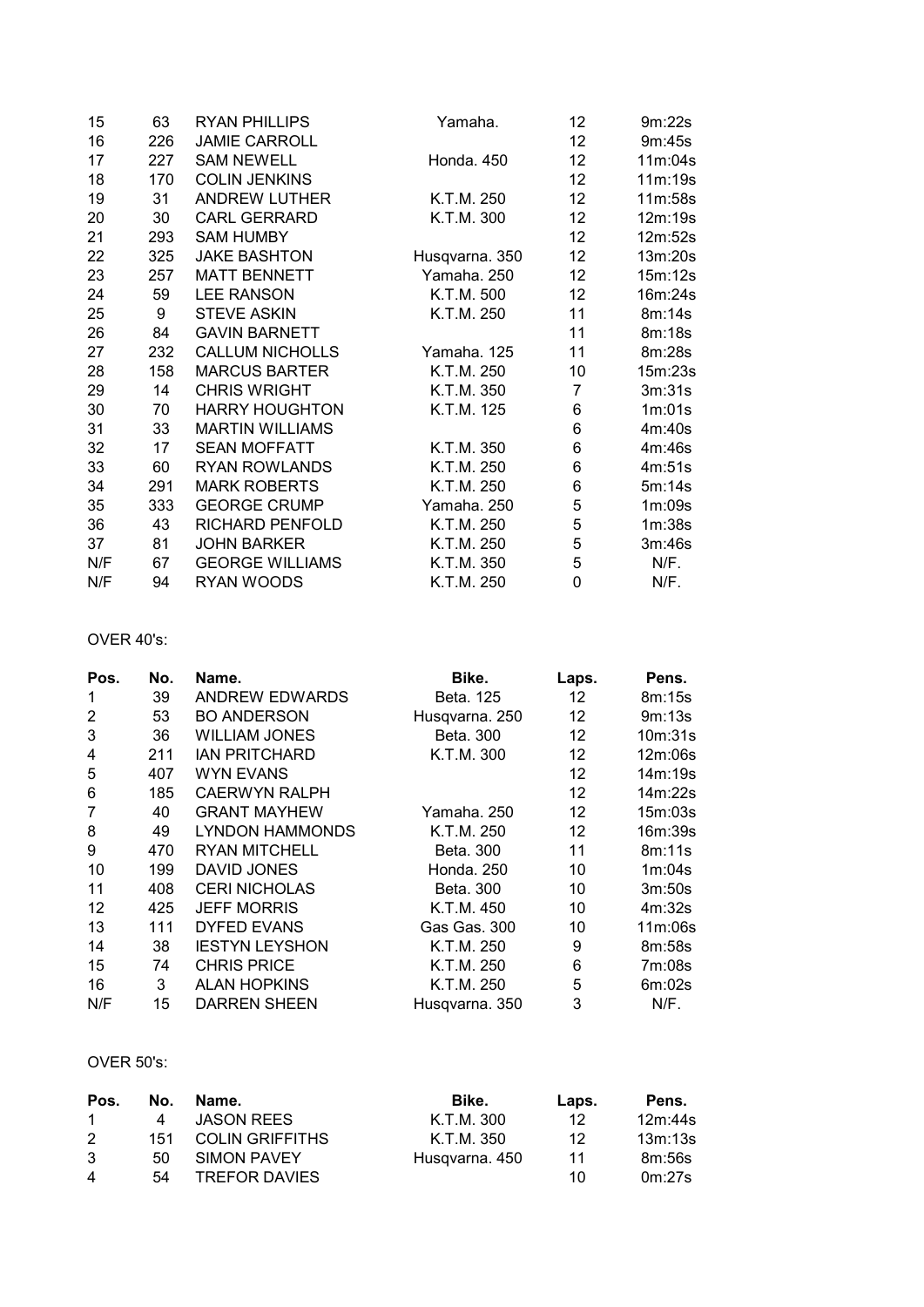| -5             | 184 | <b>CHRIS EDWARDS</b>   | Yamaha, 250    | 10 | 0m:46s  |
|----------------|-----|------------------------|----------------|----|---------|
| 6              | 44  | <b>ANDY WILLIAMS</b>   |                | 10 | 3m:51s  |
| $\overline{7}$ | 181 | <b>ANTHONY DAVIES</b>  | Kawasaki, 220  | 10 | 5m:03s  |
| 8              | 62  | <b>MARK EVANS</b>      | K.T.M. 350     | 10 | 8m:42s  |
| N/F            | 225 | <b>MARTIN BASHFORD</b> | Husqvarna. 250 | 3  | $N/F$ . |
| N/F            | .51 | <b>GARY JONES</b>      | K.T.M. 350     |    | $N/F$ . |

### SPORTSMAN:

| Pos.           | No. | Name.                       | Bike.         | Laps.                   | Pens.   |
|----------------|-----|-----------------------------|---------------|-------------------------|---------|
| 1              | 129 | <b>TRYSTAN HOPKINS</b>      | K.T.M. 125    | 12                      | 14m:16s |
| $\overline{2}$ | 11  | <b>LIAM RYLAND</b>          | K.T.M. 250    | 12                      | 15m:15s |
| 3              | 80  | <b>GAVIN ZEMRZUSKI</b>      |               | 12                      | 15m:34s |
| 4              | 20  | <b>RHYS EVANS</b>           | K.T.M. 250    | 11                      | 7m:41s  |
| 5              | 34  | <b>JOSH WARING</b>          | K.T.M. 200    | 10                      | 1m:13s  |
| 6              | 83  | <b>BEN DAVIES</b>           | K.T.M. 150    | 10                      | 2m:40s  |
| $\overline{7}$ | 71  | <b>JOE BARRETT</b>          | Beta. 300     | 10                      | 2m:52s  |
| 8              | 85  | <b>STEPHEN JONES</b>        | K.T.M. 125    | 10                      | 3m:16s  |
| 9              | 92  | ANDREW JENKINS              | K.T.M. 250    | 10                      | 3m:37s  |
| 10             | 66  | <b>JACK PROBERT</b>         | K.T.M. 125    | 10                      | 4m:16s  |
| 11             | 189 | <b>DANIEL MILLARD</b>       | K.T.M. 250    | 10                      | 4m:55s  |
| 12             | 340 | <b>JASON ZEMBRZUSKI</b>     |               | 10                      | 5m:11s  |
| 13             | 228 | <b>DECLAND PANNELL</b>      | K.T.M. 250    | 10                      | 5m:58s  |
| 14             | 21  | <b>ASHLEY BONWICK SMITH</b> | Kawasaki. 220 | 10                      | 7m:22s  |
| 15             | 123 | ROBERT DAVIES               | K.T.M. 300    | 10                      | 7m:33s  |
| 16             | 48  | <b>SIMON HEWITT</b>         |               | 10                      | 7m:47s  |
| 17             | 73  | <b>ALEXANDER LITTLE</b>     | Honda. 250    | 10                      | 8m:31s  |
| 18             | 26  | <b>SHANE SYMONS</b>         | Honda. 250    | 10                      | 8m:58s  |
| 19             | 90  | <b>STEPHEN CARTER</b>       | Honda. 450    | 10                      | 9m:00s  |
| 20             | 46  | <b>RHYS EVANS</b>           | K.T.M. 125    | 10                      | 11m:30s |
| 21             | 150 | <b>CRAIG REES</b>           | Yamaha. 125   | 10                      | 11m:38s |
| 22             | 45  | <b>WARREN SLATER</b>        |               | 10                      | 11m:54s |
| 23             | 171 | <b>NEIL DAVIES</b>          | K.T.M. 300    | 10                      | 12m:19s |
| 24             | 32  | THOMAS WOOLFORD             | Beta. 300     | 10                      | 12m:26s |
| 25             | 23  | <b>LIAM ADDISON</b>         | K.T.M. 150    | 10                      | 13m:23s |
| 26             | 103 | <b>JACK LEAR</b>            | Beta. 300     | 10                      | 18m:31s |
| 27             | 18  | <b>DANIEL MILLS</b>         | Honda. 250    | 9                       | 8m:53s  |
| 28             | 68  | ZOE ZEMBRZUSKI              | K.T.M. 150    | 9                       | 10m:51s |
| 29             | 283 | <b>DANIEL PRICE</b>         | K.T.M. 125    | 9                       | 11m:43s |
| 30             | 95  | <b>JORDAN HOBSON</b>        | Suzuki. 250   | 8                       | 3m:54s  |
| 31             | 113 | <b>NOAH SLATER</b>          | K.T.M. 250    | $\,6$                   | 21m:06s |
| 32             | 57  | <b>AARON BATES</b>          | Suzuki. 125   | 5                       | 2m:49s  |
| 33             | 61  | <b>CELT DAVIES</b>          | Honda. 125    | $\overline{\mathbf{4}}$ | 1m:29s  |
| 34             | 29  | <b>JAMES MOTHERWELL</b>     | Gas Gas. 250  | $\overline{\mathbf{4}}$ | 4m:08s  |
| N/F            | 93  | <b>ROY MORRIS</b>           | Honda. 250    | 0                       | N/F.    |

#### SIDECAR - EXPERT:

| Pos.          | No. | Name.             | Bike.       | Laps. | Pens.   |
|---------------|-----|-------------------|-------------|-------|---------|
| $\mathbf{1}$  | 101 | DAVID WILLIAMS    |             | -12   | 11m:21s |
|               |     | LUKE PETERS       |             |       |         |
| $\mathcal{P}$ | 22  | JONATHAN WILLIAMS | KTM WSP 610 | -11   | 6m:28s  |
|               |     | NEIL JAMES        |             |       |         |
| 3             |     | 106 STEVE PRYCE   | K.T.M. 590  | 9     | 1m:23s  |